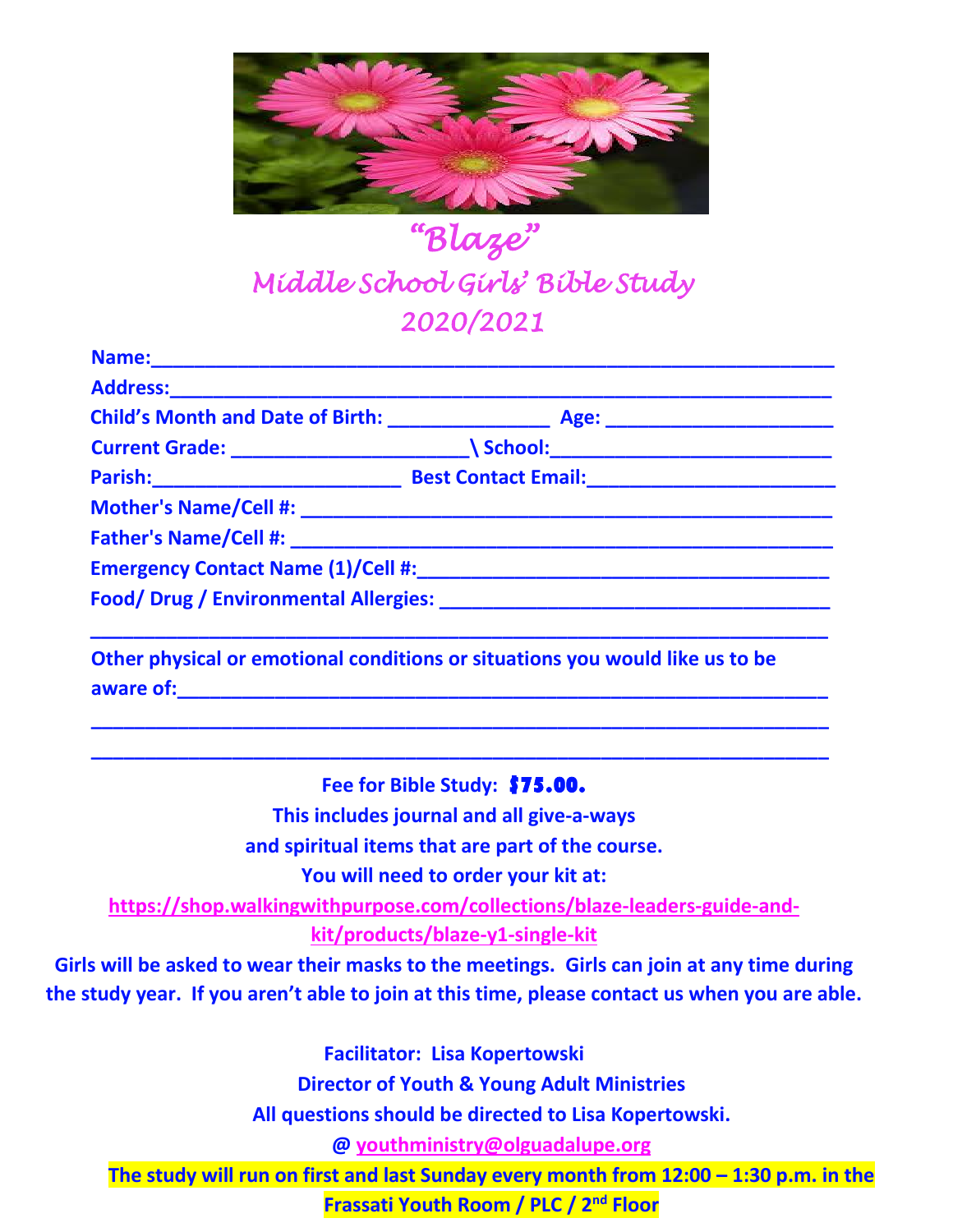## **COVID-19 Liability Release Waiver for 2020/2021 Our Lady of Guadalupe Youth Ministry Programs**

Due to the 2019-2020 outbreak of the novel Coronavirus (COVID-19), Our Lady of Guadalupe Parish, including but not limited to all Youth Ministry Programs, is taking extra precautions with the care of every child/teen to include enhanced sanitation/disinfecting procedures in compliance with CDC guidance. While we ask that every child attend Youth Ministry events wearing a mask, they will not be wearing them while eating and drinking. We will constantly remind them to put their masks on, and to sanitize and wash their hands frequently at each and every youth ministry gathering. We will monitor this to the best of our abilities.

By signing this form, you consent to being aware of the following COVID-19 symptoms, and if your child/teen should in any way experience any of them, you will refrain from sending them to Youth Ministry Events. You also acknowledge that should your child contract COVID-19, you will immediately notify Lisa Kopertowski, Director of Youth & Young Adult Ministry at #267-337-2822, so that she can take the proper steps in notifying all those who came into contact with your child at a Youth Ministry event.

Symptoms of COVID-19 include:

- Fever
- Fatigue
- Dry Cough
- Difficulty Breathing

I agree to the following:

- I understand the above symptoms and affirm that I, my child/teen, as well as all household members, do not currently have, nor have experienced the symptoms listed above within the last 14 days.
- I affirm that I, my child/teen, as well as all household members, have not been diagnosed with COVID-19 within the past 30 days.
- I affirm that I, my child/teen, as well as all household members, have not knowingly been exposed to anyone diagnosed with COVID-19 within the past 30 days.
- I affirm that I, my child/teen, as well as all household members, have not traveled outside of the country or to any city considered to be a "hot spot" for COVID-19 infections within the past 30-days.

• I understand that Our Lady of Guadalupe Parish, any of its employees or volunteers in the Youth Ministry Programs, cannot be held liable for any possible exposure to, or harm/sickness incurred from exposure to the COVID-19 virus caused by attending Youth Ministry events, or any misinformation on this form.